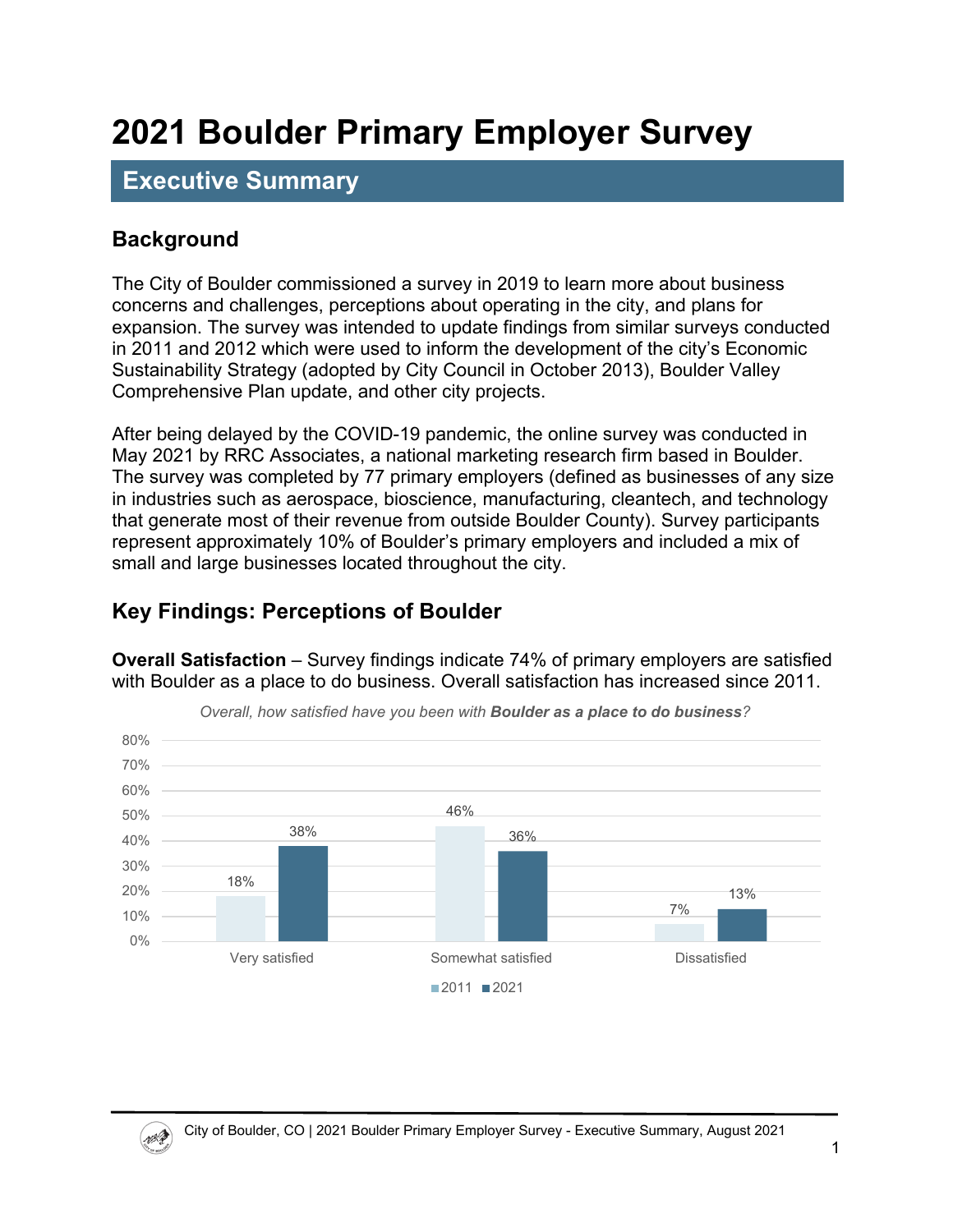**Business Optimism** – Primary employers are mostly optimistic about the city's economic future despite the pandemic, and over half indicated they are "very optimistic". Of note, the Q3 2021 University of Colorado Leeds Business Confidence Index was 67.3 (50=neutral) compared to 44.3 for the same period in 2020, reflecting optimism among the state's business leaders.



**Cost of Doing Business** – Over 80% of those surveyed rate the overall cost of doing business in Boulder as fair or poor, a significant increase from 2012.



*How would you rate the cost of doing business in Boulder?*

**Ease of Doing Business** – Seventy percent of primary employers rate the ease of doing business in Boulder as positive.



*How would you rate the ease of doing business in Boulder?*

 $(\mathscr{W})$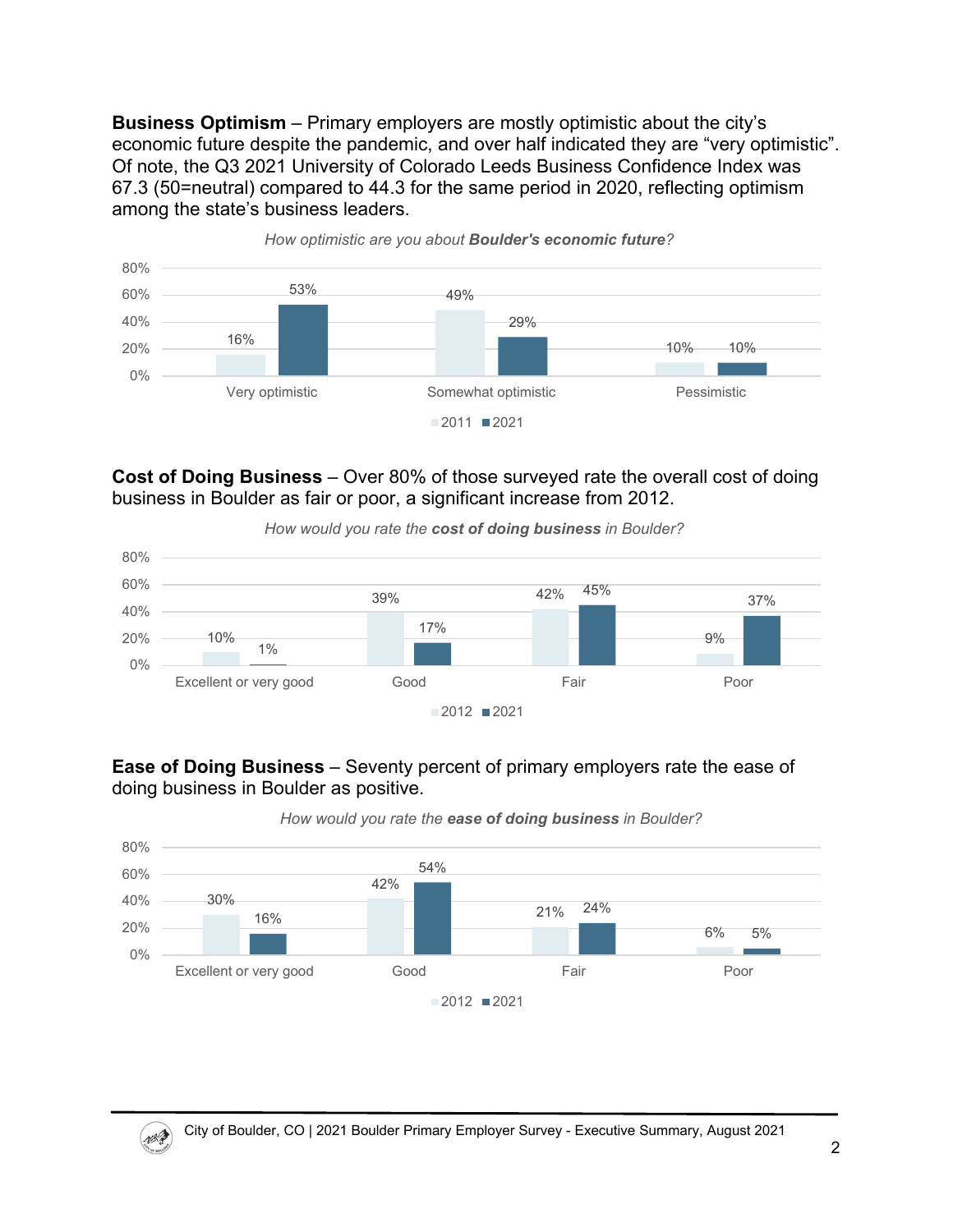**Access to Resources** – Two-thirds of primary employers rate the access to business resources as positive.



*How would you rate the access to resources for businesses in Boulder?*

**Availability of Commercial Space** – The availability of commercial space remains a challenge for some businesses with 58% of primary employers rating it as fair or poor.



**Ability to Find/Retain Employees** – Nearly 60% rate the ability to find and retain employees in Boulder as fair or poor, a dramatic increase from 2012. It is helpful to note that difficulty in finding and retaining qualified employees is a common challenge in most industries throughout the U.S.



*How would you rate the ability to find and retain employees in Boulder?*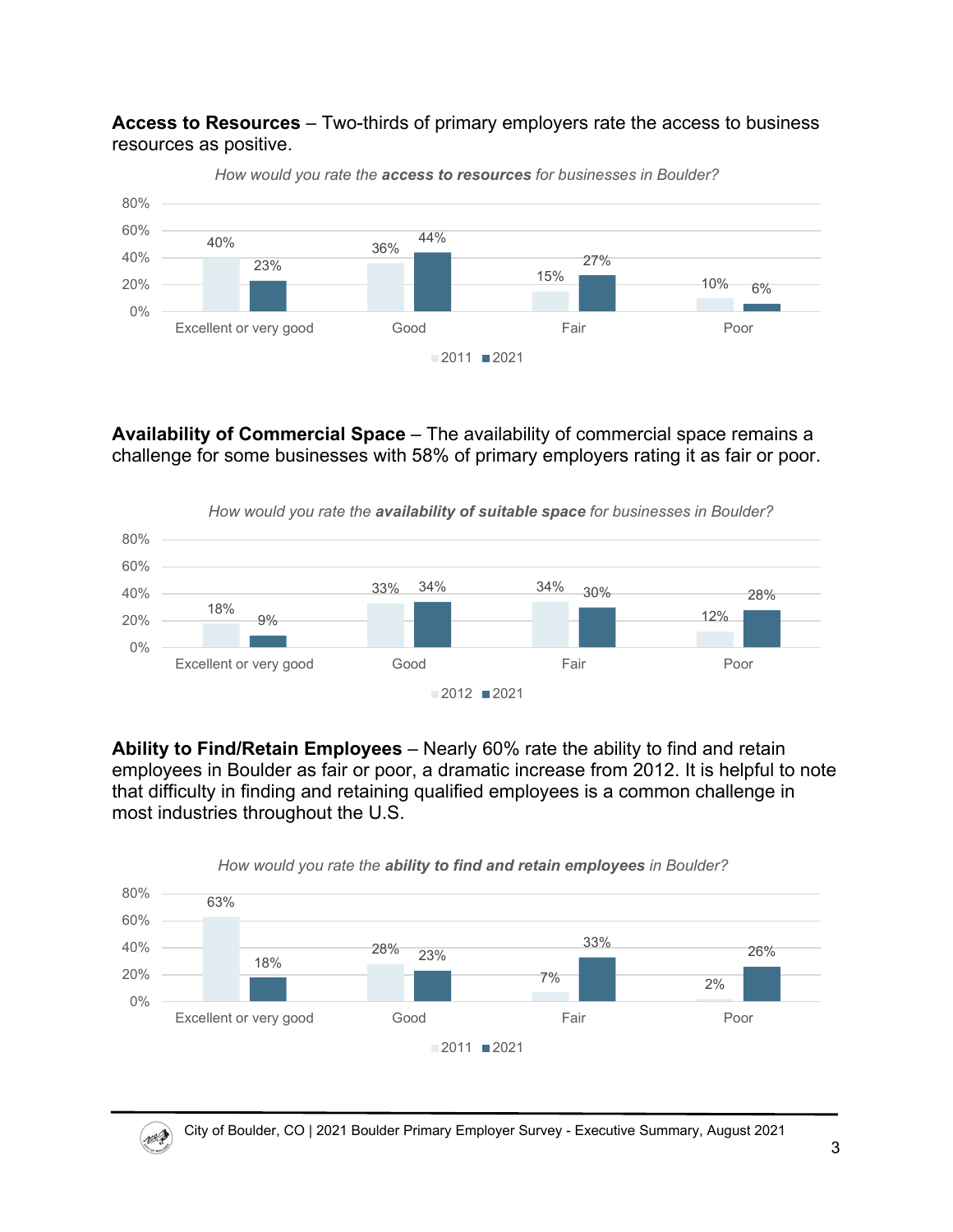**Workforce Housing** – Nearly 90% of primary employers rated the availability of housing for employees in Boulder as fair or poor, a significant increase from 2011 that coincides with increased home prices in Boulder and Front Range.



*How would you rate the availability of workforce housing in Boulder?*

**Workforce Transportation** – Over half of those surveyed rated the availability of workforce transportation options as fair or poor, nearly twice as many as 2011.



**Advantage of Boulder Location** – Just over half of primary employers think Boulder is better than other area cities for businesses like theirs and over one-third feel a Boulder address helps their business.



*In general, how do you think Boulder compares to other cities in the area as a place for businesses like yours?*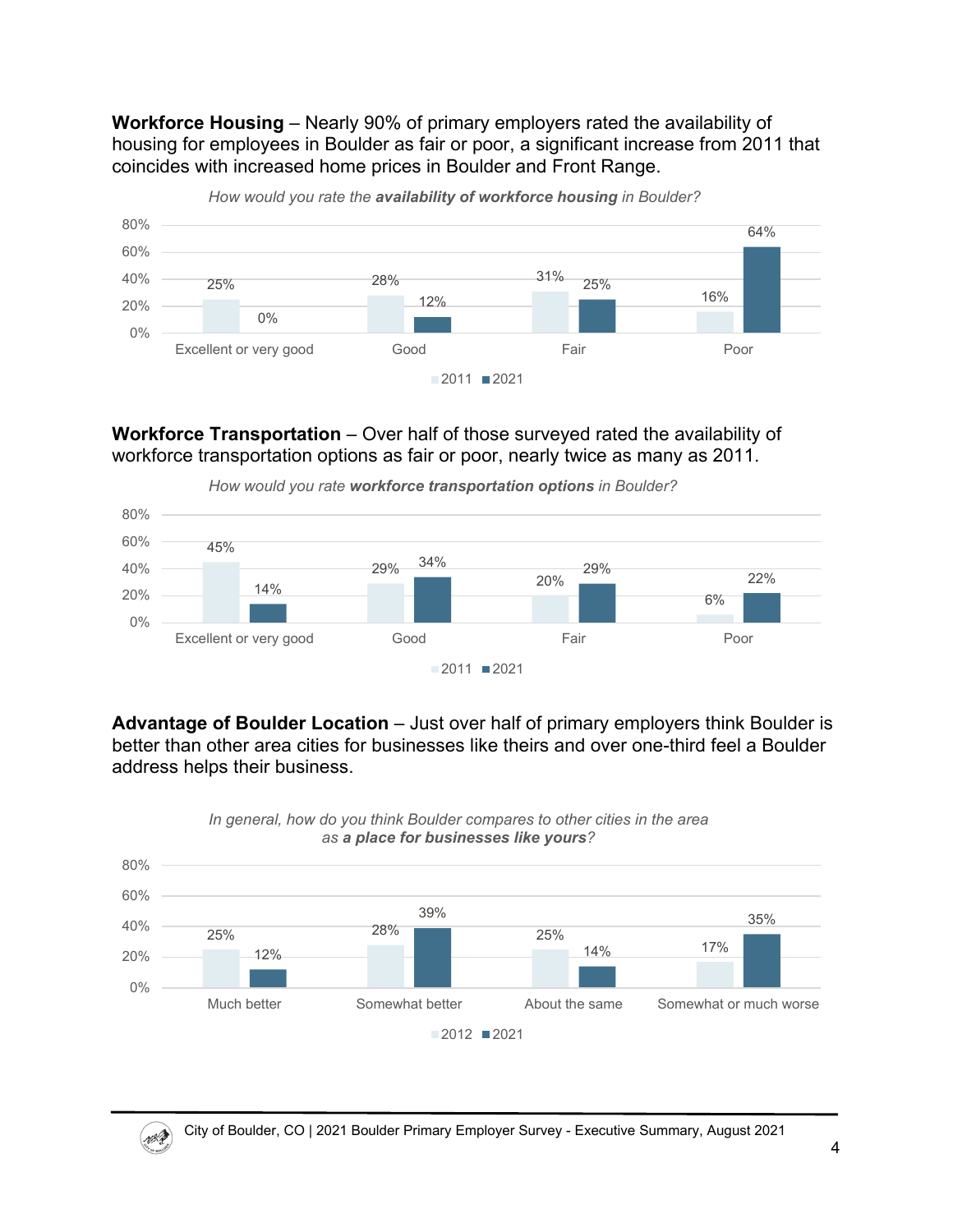

*How does having a Boulder address affect your business?*

Those who rated Boulder as better than other cities for businesses like theirs commonly cited its vibrancy, quality of life, supportive community, and well-educated workforce.

*"The Boulder business community is very tight knit and, in most cases, supportive of each other compared to most other cities. People who live/work in Boulder want to be here, and they tend to root for Boulder companies to succeed."*

*"Concentration of resources and education plus a thriving real estate market."*

*"Boulder has a wonderful lively atmosphere. Health and fitness oriented."*

*"Reputation in the rest of the world. Curb appeal to visiting partners and investors."*

*"Good talent would rather work in Boulder or be associated with Boulder than other towns or cities."*

*"University town is good for creative people. Limit is it's too expensive in the area, and that narrows down available people. I'm looking more remotely for recruiting."*

Primary employers who rated Boulder as worse than other cities frequently mentioned high costs, city regulations and processes, and challenges in finding employees.

*"Many people we compete with are not paying the price to rent in Boulder. Our overhead is 2-3 times most of my competitors."*

*"Staffing and rents are expensive."*

*"Cost of rent and living is going up and companies like ours cannot compete with tech firms for salaries. Boulder is following the same trend that we had with our San Francisco operations ten years ago. We eventually had to downsize our presence there and are making plans to downsize in Boulder. Boulder does provide a nice quality of life for staff that can afford it."*

*"The City over-regulates. Not only at the large scale but in minute details. This is a very inefficient process for all."*

*"So many regulations make it hard to do the right things for the business and our customers."*

*"Tech talent is harder to find here than Denver and costs are somewhat higher."*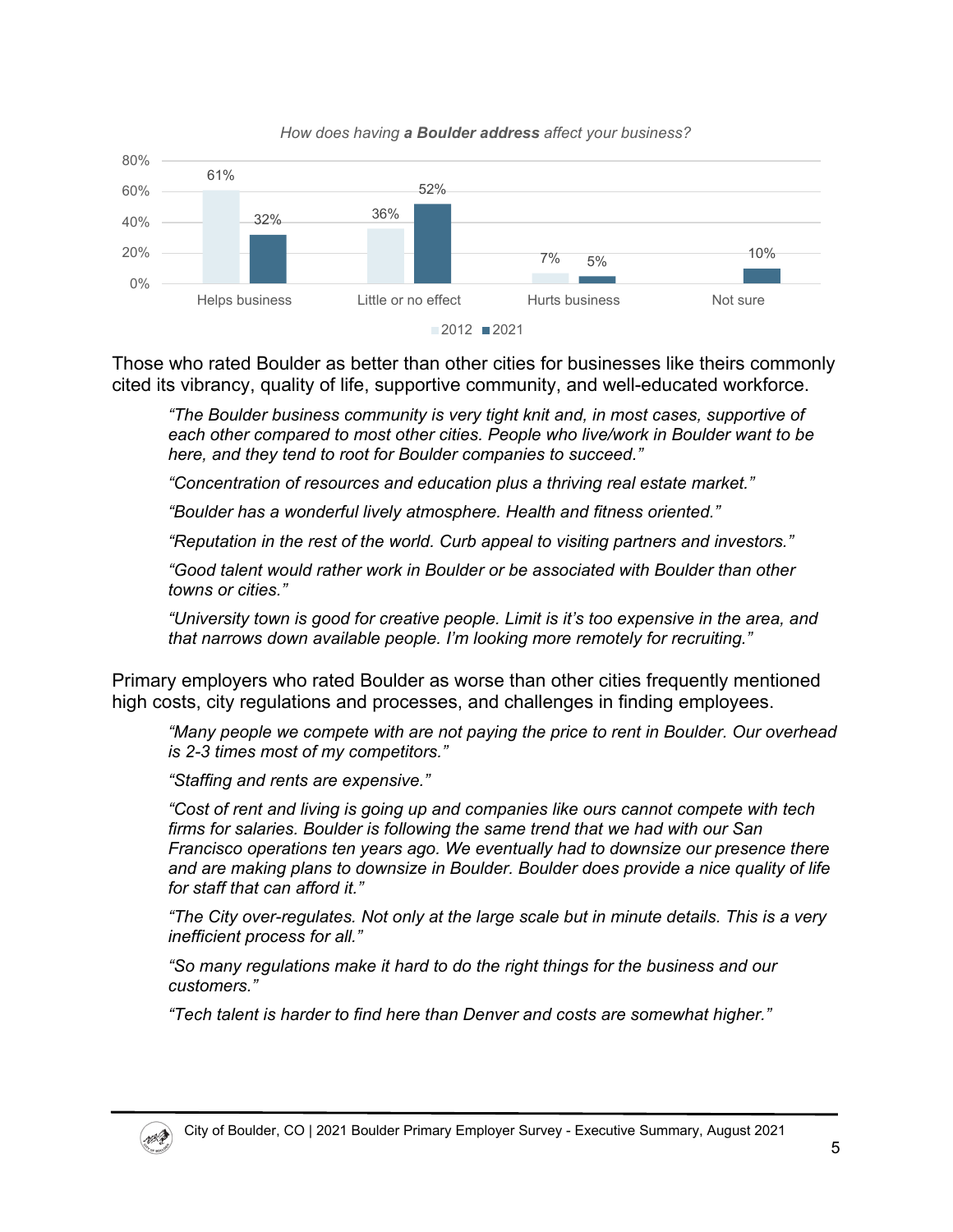**Perceived Strengths and Weaknesses** – Primary employers rated Boulder highest on the following characteristics:

- Access to trails and recreation facilities
- Close proximity to a university
- Availability of restaurants, shopping, and services
- Reputation for innovation and entrepreneurship
- High speed connectivity/broadband service
- Access to public transportation
- Inclusive and welcoming environment
- Access to markets and customers
- Availability of qualified employees

Characteristics that received the lowest ratings were:

- Cost of space for businesses
- Diversity of local workforce
- Clear and understandable policies/regulations for businesses
- Availability of parking
- Employee wage rates

**MAD** 

#### **Key Findings: COVID-related Impacts and Plans**

**Impact of Pandemic** – Over 70% of primary employers reported negative impacts from the pandemic. By comparison, nearly all of the non-grocery retailers, restaurants, and personal service providers surveyed in October 2020 reported negative impacts.



Businesses in manufacturing were more likely to report significant negative impacts than those in industries more conducive to telecommuting or remote work such as technology, media/publishing/marketing or professional and technical services.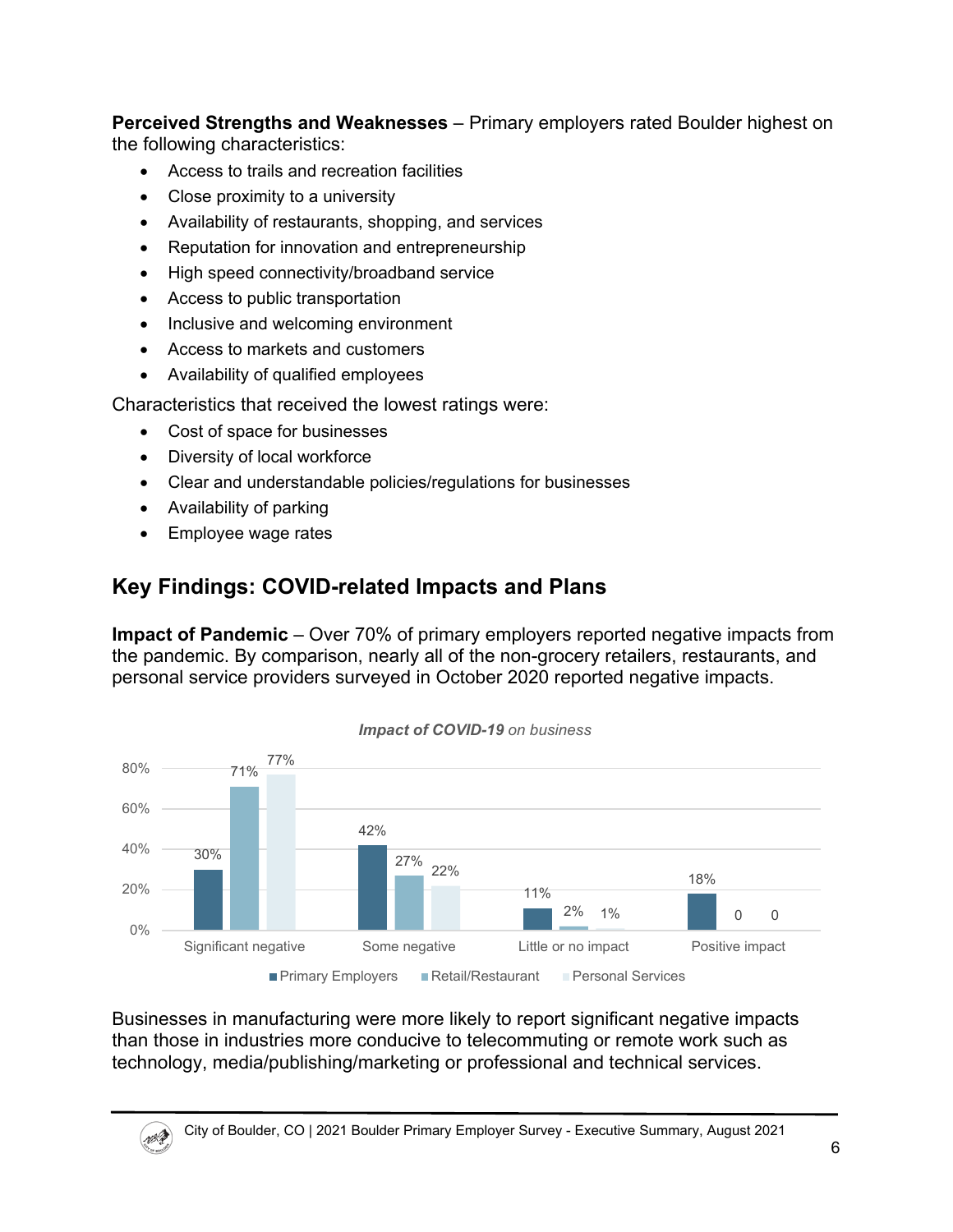**Changes in Business Operations** – While having at least some employees working off-site prior to the pandemic was common among Boulder's primary employers, survey findings confirm working remotely increased significantly during the pandemic.



More than half (52%) of those surveyed expected to allow more flexibility and remote working than before the pandemic, and only 13% plan to operate with most or all work done remotely.

### **Key Findings: Expansion and Relocation Plans**

**Anticipated Expansion** – Over the next 1 to 3 years, 51% of primary employers surveyed expect to add employees and 30% expect to increase the amount of space their business occupies in Boulder.



*Expected change in number of employees working for Boulder location(s)*





NA